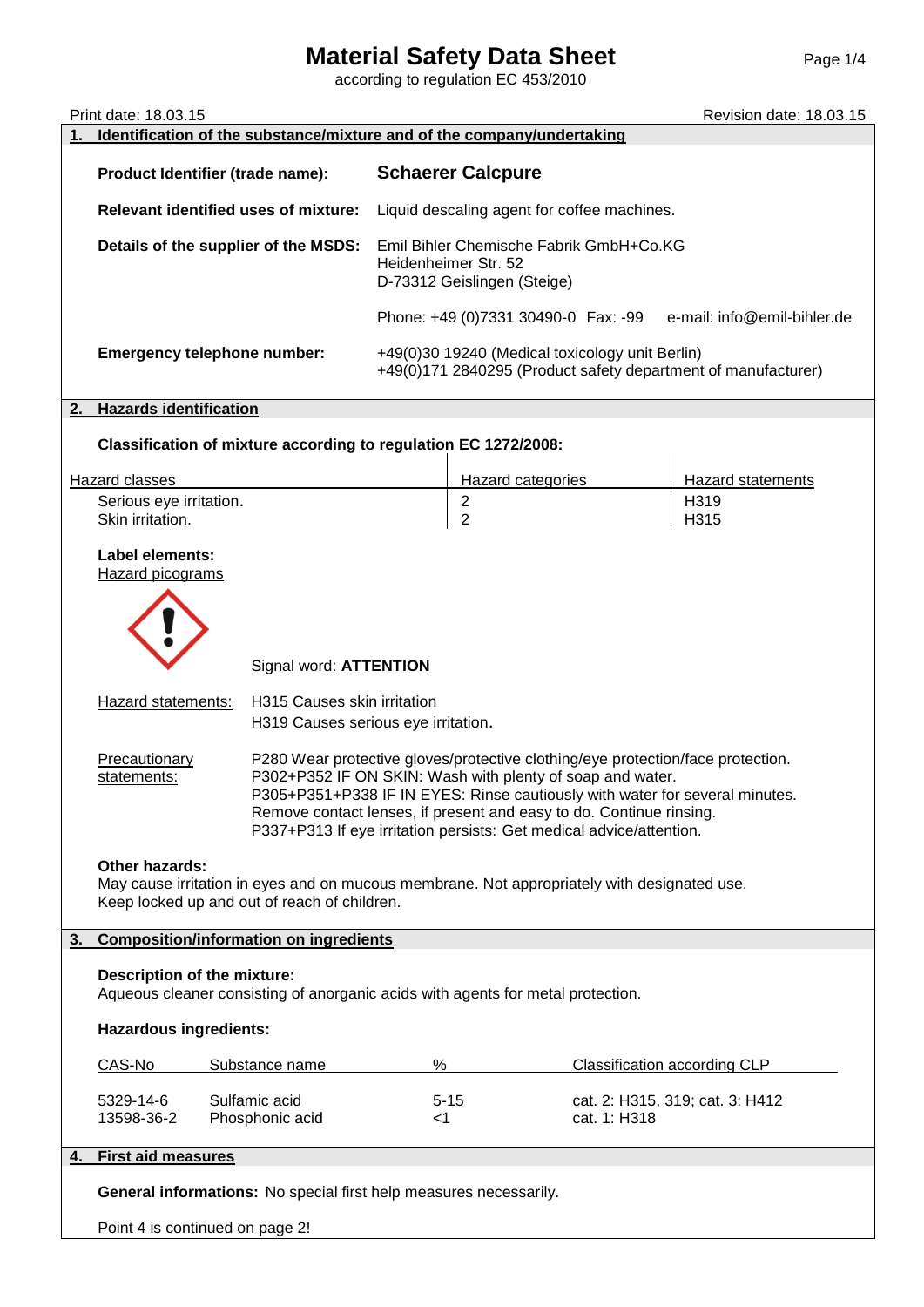## Page 2/4 **Material Safety Data Sheet**

according to regulation EC 453/2010

|    | Print date: 18.03.15                                                                                                                                                                                   |                                                                                                                                                                                                                                                    |                                                                  |       | Revision date: 18.03.15 |  |  |  |
|----|--------------------------------------------------------------------------------------------------------------------------------------------------------------------------------------------------------|----------------------------------------------------------------------------------------------------------------------------------------------------------------------------------------------------------------------------------------------------|------------------------------------------------------------------|-------|-------------------------|--|--|--|
|    | Trade name:                                                                                                                                                                                            | <b>Schaerer Calcpure</b>                                                                                                                                                                                                                           |                                                                  |       |                         |  |  |  |
|    | <b>Manufacturer:</b>                                                                                                                                                                                   | Emil Bihler Chemische Fabrik GmbH&Co.KG                                                                                                                                                                                                            |                                                                  |       |                         |  |  |  |
|    | <b>After inhalation:</b><br>After skin contact:<br>After eye contact:<br>After swallowing:                                                                                                             | none<br>Wash off with plenty of water.<br>Rinse immediately with plenty of water. If necessary consult a physician.<br>Rinse mouth with water and drink plenty of it. Consult a physician and show label or<br>this paper. Do not supply vomiting. |                                                                  |       |                         |  |  |  |
|    | The most important acute and delayed appearing symptoms and effects: No information available.<br>Indication of any immediate medical attention and special treatment needed No information available. |                                                                                                                                                                                                                                                    |                                                                  |       |                         |  |  |  |
|    | 5. Fire-fighting measures                                                                                                                                                                              |                                                                                                                                                                                                                                                    |                                                                  |       |                         |  |  |  |
|    | <b>Extinguishing media:</b><br>Unsuitable extinguishing media:<br><b>Advice for fire-fighters:</b>                                                                                                     | Special hazards arising from the substance or mixture:                                                                                                                                                                                             | Harmonize to environs.<br>Harmonize to environs.<br>none<br>none |       |                         |  |  |  |
| 6. | <b>Accidental release measures</b>                                                                                                                                                                     |                                                                                                                                                                                                                                                    |                                                                  |       |                         |  |  |  |
|    | Personal precautions: Eye protection                                                                                                                                                                   |                                                                                                                                                                                                                                                    |                                                                  |       |                         |  |  |  |
|    |                                                                                                                                                                                                        | Environmental precautions: Pay attention to waste legislation. Do not leave into surface or ground water.                                                                                                                                          |                                                                  |       |                         |  |  |  |
|    |                                                                                                                                                                                                        | Means for removal: Soak up with water.                                                                                                                                                                                                             |                                                                  |       |                         |  |  |  |
| 7. | <b>Handling and storage</b>                                                                                                                                                                            |                                                                                                                                                                                                                                                    |                                                                  |       |                         |  |  |  |
|    |                                                                                                                                                                                                        | <b>Handling</b>                                                                                                                                                                                                                                    |                                                                  |       |                         |  |  |  |
|    | Handling precautions: Wash after handling, especially before eating, drinking and smoking. Avoid eye<br>contact. Keep away from children.                                                              |                                                                                                                                                                                                                                                    |                                                                  |       |                         |  |  |  |
|    | Protection against fire and explosion: No special measures necessarily.                                                                                                                                |                                                                                                                                                                                                                                                    |                                                                  |       |                         |  |  |  |
|    | <b>Storage</b>                                                                                                                                                                                         |                                                                                                                                                                                                                                                    |                                                                  |       |                         |  |  |  |
|    |                                                                                                                                                                                                        | Technical protective measures: Keep containers firmly locked.                                                                                                                                                                                      |                                                                  |       |                         |  |  |  |
|    | Industrial hygiene: There are no restrictions in the locked original bundle. Keep away otherwise from foods,<br>drinks and animal food.                                                                |                                                                                                                                                                                                                                                    |                                                                  |       |                         |  |  |  |
|    | Fire classification-Germany: not applicable<br>Storage classification-Germany: 3A (VCI)                                                                                                                |                                                                                                                                                                                                                                                    |                                                                  |       |                         |  |  |  |
| 8. | <b>Exposure controls / Personal protection</b>                                                                                                                                                         |                                                                                                                                                                                                                                                    |                                                                  |       |                         |  |  |  |
|    | <b>Control parameters: none</b>                                                                                                                                                                        |                                                                                                                                                                                                                                                    |                                                                  |       |                         |  |  |  |
|    | CAS-No                                                                                                                                                                                                 | Substance name                                                                                                                                                                                                                                     | $\%$<br>Type                                                     | Value | Unity                   |  |  |  |
|    | <b>Exposure limitation and controls</b>                                                                                                                                                                |                                                                                                                                                                                                                                                    |                                                                  |       |                         |  |  |  |
|    | Working hygiene: Take care like handling other chemicals.                                                                                                                                              |                                                                                                                                                                                                                                                    |                                                                  |       |                         |  |  |  |
|    | <b>Respiratory protection:</b><br>none<br><b>Skin protection:</b><br>none<br>Eye protection:<br>recommended                                                                                            |                                                                                                                                                                                                                                                    |                                                                  |       |                         |  |  |  |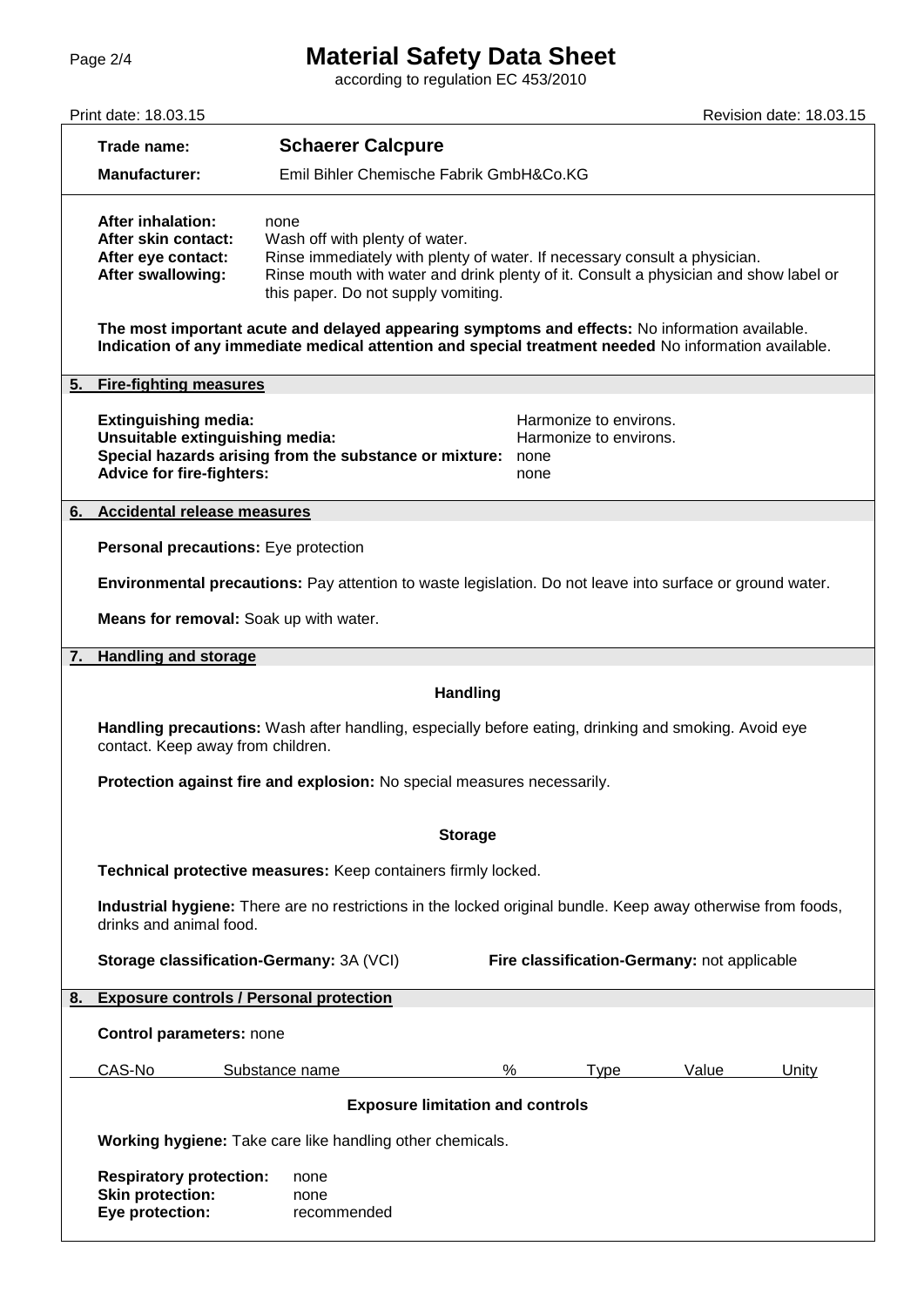## **Material Safety Data Sheet** Page 3/4

according to regulation EC 453/2010

Print date: 18.03.15 **Prince 2.18.03.15** Revision date: 18.03.15 **Trade name: Schaerer Calcpure Manufacturer:** Emil Bihler Chemische Fabrik GmbH&Co.KG **9. Physical and chemical properties Physical state:** liquid **Colour:** colourless **Odour:** without any smell **Change: melting point** 0 °C DIN 51583<br> **boiling temperature** appr. 100 °C DIN 51751 **boiling temperature boiling temperature appr. 100** °C DIN 51751 **pH value:** at 20°C (1%) and a set 20°C (1%) and a set 20°C (1%) and a set 20°C (1%) and a set 20°C (1%) and a set 20°C (1%) and a set 20°C (1%) and a set 20°C (1%) and a set 20°C (1%) and a set 20°C (1%) and a set 20°C (1 **Flash point:** n.a. °C **Ignition temperature:**  $n.a.$ **Spontaneous ignition:** none **Explosion hazard:** none and **hazard:** none and **hazard:** none and **hazard:** none **Vapour pressure:** at 20°C **no at a construct of the matter of the matter of the matter of the matter of the matter of the matter of the matter of the matter of the matter of the matter of the matter of the matter of the m Density:** at 20°C 1,085-1,095 g/cm3 **Index of refraction:** at 20°C 1,35 **Solubility in** water **complete** complete organic solvents  $\leq 0.1$  % **Viscosity:** at 20°C 30 mm2/s DIN 53211 **Contents of solvents:** organic  $\sim$  0.1 % water water appr. 85 % **Contents of solids:** at 20°C appr. 15 % **10. Stability and reactivity Reactivity and chemical stability:** stable **Conditions to avoid:** Do not mix with other cleaners or chemicals. **Hazardous decomposition products:** none **11. Toxicological information** Akute toxicity:  $LD50-V$ alue: >200 mg/kg (rat) **Primary irritation effect on skin:** not irritant **Primary irritation effect after eye contact:** slightly irritant Allergic effects: None information known. **Further toxical informations:** None information known about causing cancer and influences on inheritance. **12. Ecological information Toxicity:** Toxicity: Toxicity: Toxicity:  $\blacksquare$  With appropriate use no fish-toxic effects are to be expected. **Persistence and degradability:** Product is well biodegradable (according to the legal regulations) **Bioaccumulative potential/Mobility in soil:** With the transport of small quantities in the drains no danger exists. Do not allow to get directly to soil and waters. **Results of PBT- und vPvB-assessment: -**